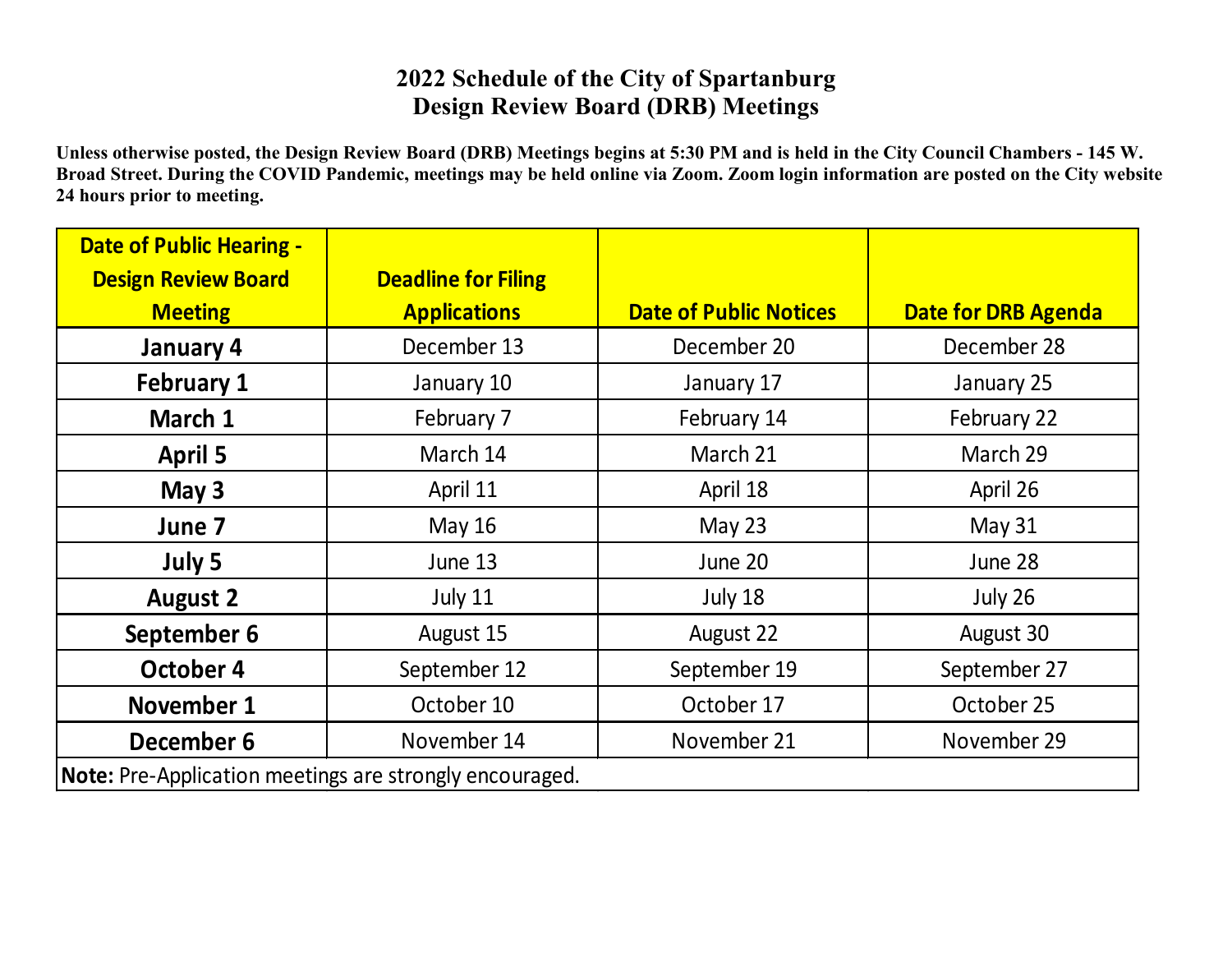## **2022 Schedule of the City of Spartanburg Board of Zoning Appeals (BZA) Meetings**

**Unless otherwise posted, the Board of Zoning Appeals (BZA) Meetings begins at 5:15 PM and is held in the City Council Chambers - 145 W. Broad Street. During the COVID Pandemic, meetings may be held online via Zoom. Zoom login information are posted on the City website 24 hours prior to meeting.**

| <b>Date of Public Hearing -</b><br><b>Board of Zoning Appeals</b> | <b>Deadline for Filing</b> |                               |                            |  |
|-------------------------------------------------------------------|----------------------------|-------------------------------|----------------------------|--|
| <b>Meeting</b>                                                    | <b>Applications</b>        | <b>Date of Public Notices</b> | <b>Date for BZA Agenda</b> |  |
| January 11                                                        | December 20                | December 27                   | January 4                  |  |
| <b>February 8</b>                                                 | January 17                 | January 24                    | February 1                 |  |
| March 8                                                           | February 14                | February 21                   | March 1                    |  |
| <b>April 12</b>                                                   | March 21                   | March 28                      | April 5                    |  |
| <b>May 10</b>                                                     | April 18                   | April 25                      | May 3                      |  |
| June 14                                                           | May 23                     | <b>May 30</b>                 | June 7                     |  |
| July 12                                                           | June 20                    | June 27                       | July 5                     |  |
| <b>August 9</b>                                                   | July 18                    | July 25                       | August 2                   |  |
| September 13                                                      | August 22                  | August 29                     | September 6                |  |
| October 11                                                        | September 19               | September 26                  | October 4                  |  |
| November 8                                                        | October 17                 | October 24                    | November 1                 |  |
| December 13                                                       | November 21                | November 28                   | December 6                 |  |
| <b>Note:</b> Pre-Application meetings are strongly encouraged.    |                            |                               |                            |  |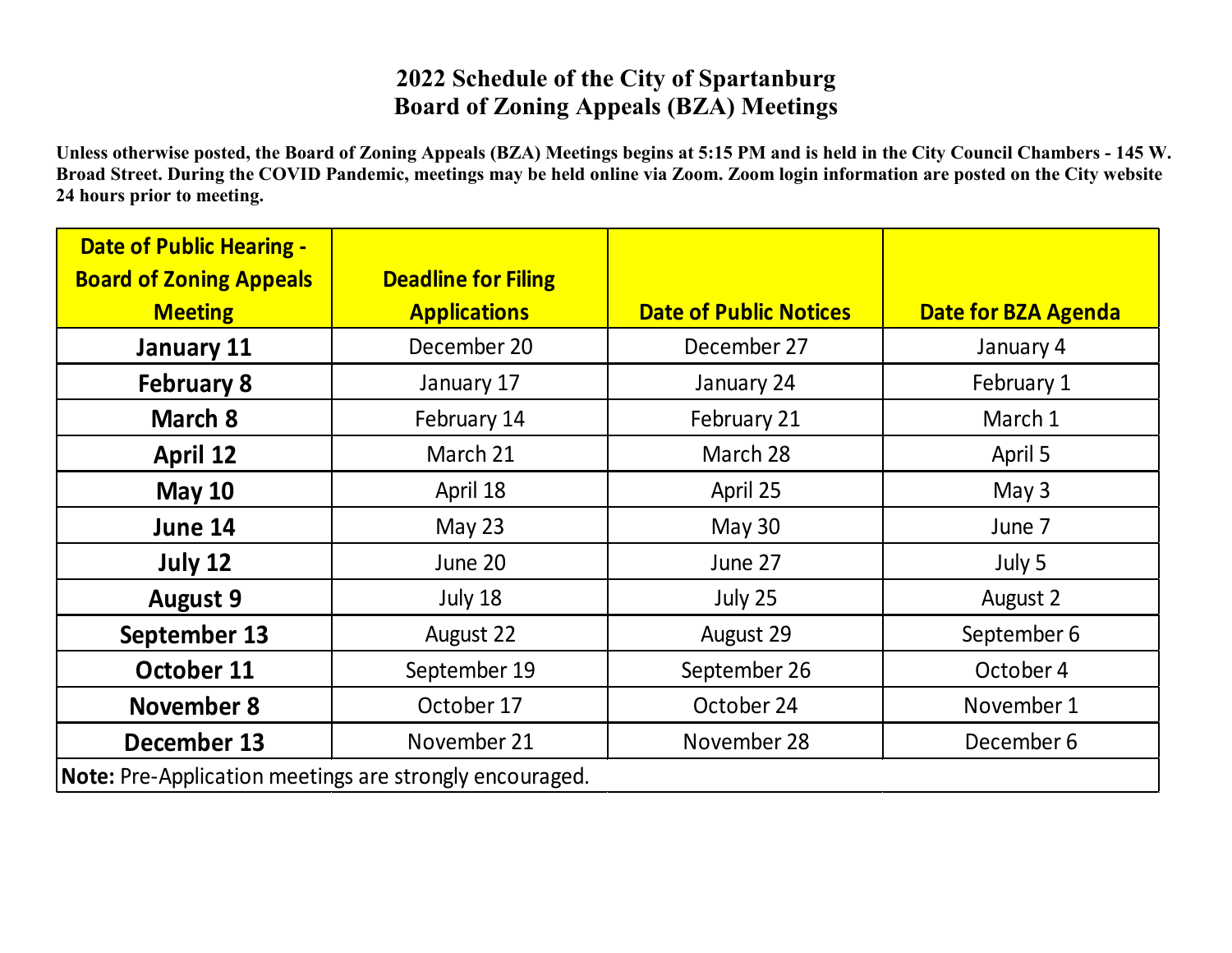## **2022 Schedule of the City of Spartanburg Board of Architectural Design and Historic Review (HARB) Meetings**

**Unless otherwise posted, the Board of Architectural Design and Historic Review (HARB) Meetings begins at 5:30 PM and is held in the City Council Chambers - 145 W. Broad Street. During the COVID Pandemic, meetings may be held online via Zoom. Zoom login information are posted on the City website 24 hours prior to meeting.**

| <b>Date of Public Hearing -</b><br><b>HARB Meeting</b>         | <b>Deadline for Filing</b><br><b>Applications</b> | <b>Date of Public Notices</b> | <b>Date for HARB Agenda</b> |  |
|----------------------------------------------------------------|---------------------------------------------------|-------------------------------|-----------------------------|--|
| January 13                                                     | December 22                                       | December 29                   | January 6                   |  |
| <b>February 10</b>                                             | January 19                                        | January 26                    | February 3                  |  |
| March 10                                                       | February 16                                       | February 23                   | March 3                     |  |
| April 14                                                       | March 23                                          | March 30                      | April 7                     |  |
| <b>May 12</b>                                                  | April 20                                          | April 27                      | May 5                       |  |
| June 9                                                         | <b>May 18</b>                                     | <b>May 25</b>                 | June 2                      |  |
| July 14                                                        | June 22                                           | June 29                       | July 7                      |  |
| <b>August 11</b>                                               | July 20                                           | July 27                       | August 4                    |  |
| September 8                                                    | August 17                                         | August 24                     | September 1                 |  |
| October 13                                                     | September 21                                      | September 28                  | October 6                   |  |
| November 10                                                    | October 19                                        | October 26                    | November 3                  |  |
| December 8                                                     | November 16                                       | November 23                   | December 1                  |  |
| <b>Note:</b> Pre-Application meetings are strongly encouraged. |                                                   |                               |                             |  |